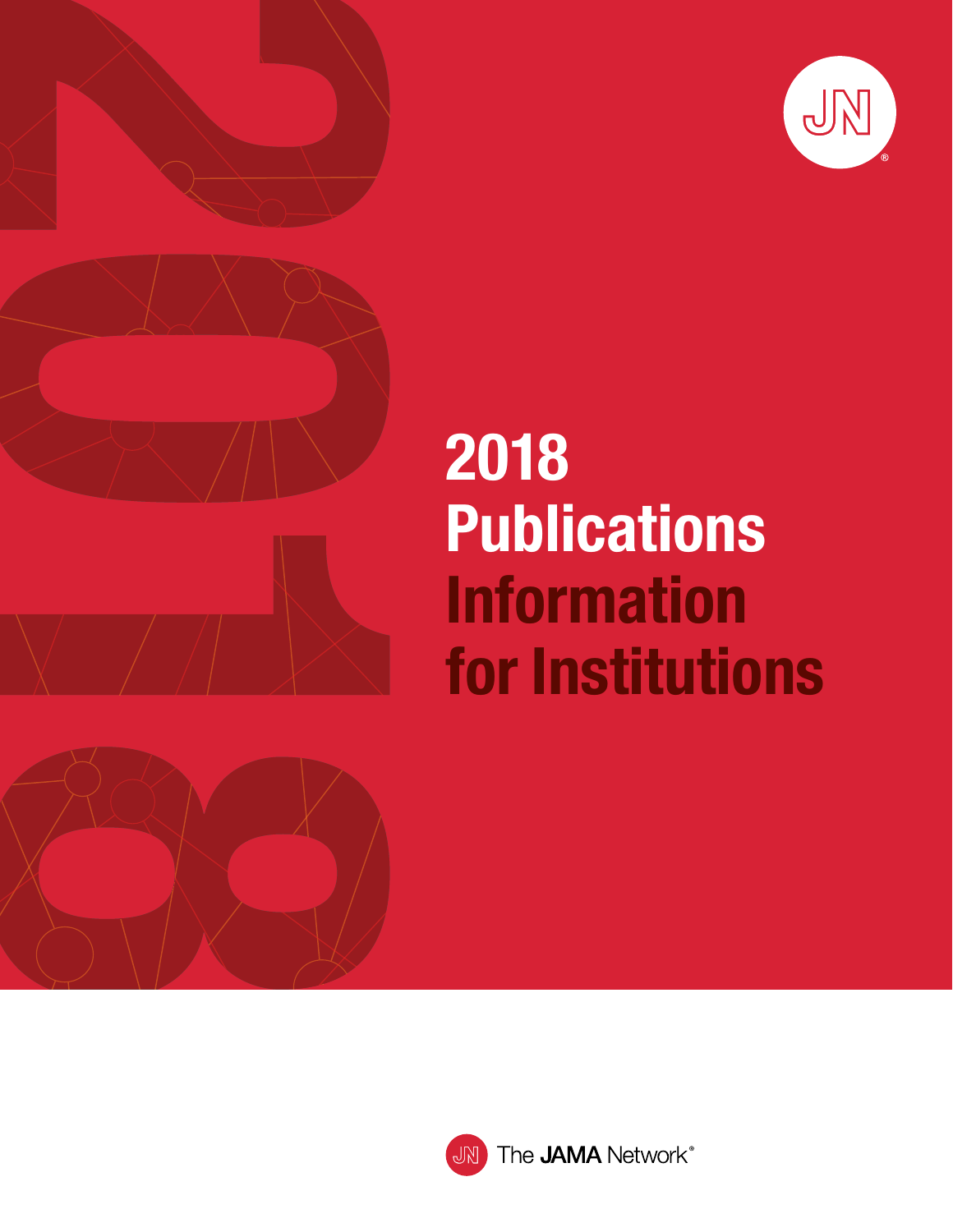# 2018 Pricing

for Institutions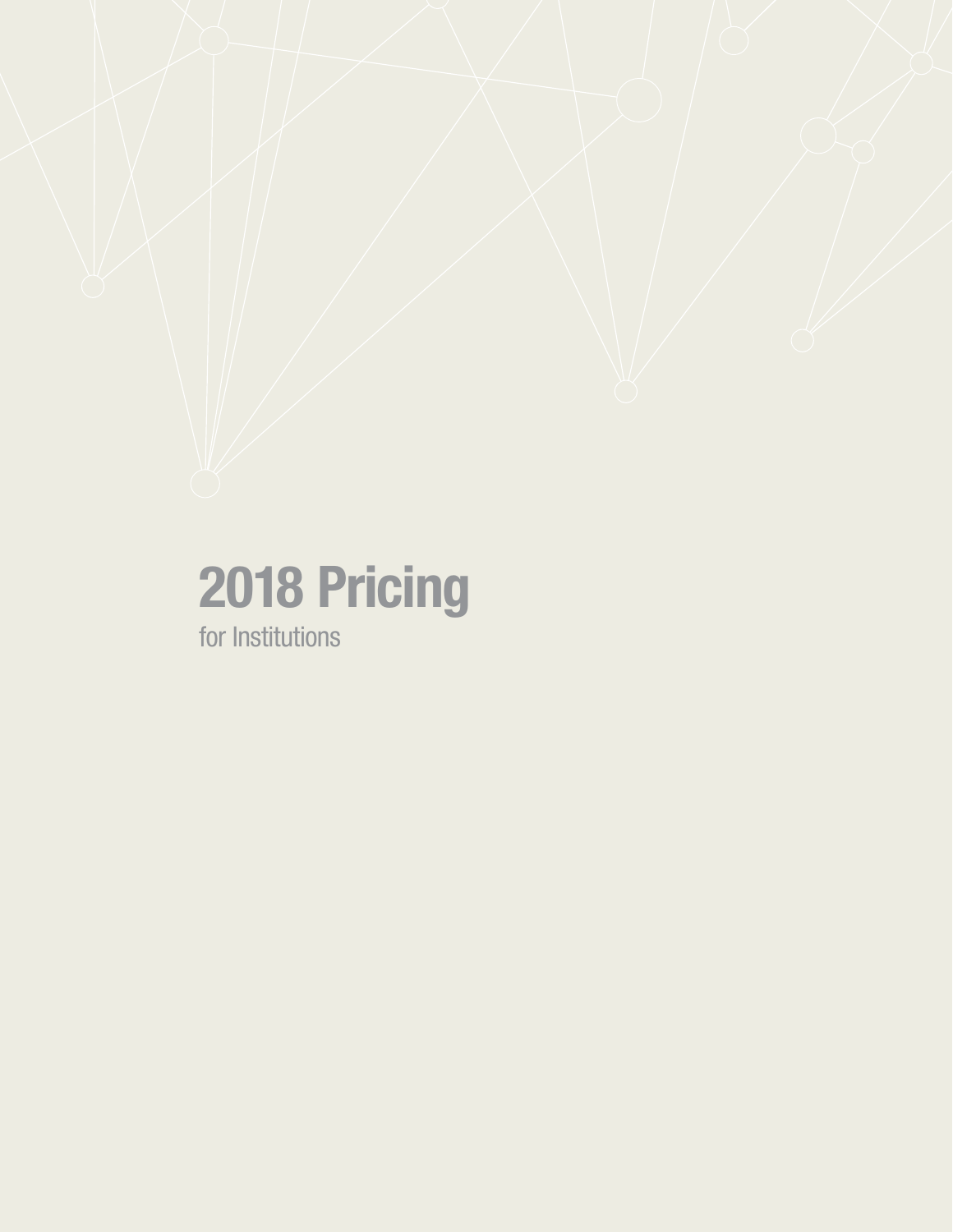### JAMA Network Site Licenses

Site licenses provide the widest possible access, offering your users seamless access when logged in to your institution's network—either at work or remotely.

Give your patrons convenient access to the high-impact medical information and commentary they need —when and where they need it.

- Includes perpetual access to licensed content.
- Allows simultaneous, seamless access to leading medical information.
- Includes online-only supplements and Online First articles.
- Custom solutions available for multisite organizations, consortia, national health systems, membership organizations, multinational corporations, and other nonstandard organizations.
- Institutions may register an unlimited number of IP addresses.
- The AMA publications support access via Athens and Shibboleth.
- Print copies of any title are available at a discounted rate with a site license purchase.
- Institutional users are eligible for free CME activities that span specialties and offer *AMA PRA Category 1 Credit*™.

#### FEATURES INCLUDE

#### Online First

See page 7 for a full list of online features.

#### Citation Manager

Output citation data to RIS (Zotero), EndNote, BibTex, Medlars, ProCite, RefWorks, Reference Manager.

#### COUNTER-Compliant Usage Statistics

Track your institution's usage with COUNTER-compliant usage statistics, included with your site license.

#### Multimedia Index

View animated figures, interactives, and videos that enhance the learning process.

#### Digital Preservation

The AMA Publishing Group has partnered with CLOCKSS and Portico to ensure that our content remains available to the global research community.

#### PowerPoint Image Downloads

All of the JAMA Network sites allow readers to download images to PowerPoint slides with one click—useful for lectures and educational presentations.

#### Access for Developing Countries

The journals of The JAMA Network participate in the World Health Organization's HINARI and AGORA initiatives, which provide free or nearly free access for institutions in countries with per-capita GNP of less than \$3000.

#### The JAMA+9 Site License Includes:\*

- *• JAMA*
- *• JAMA Dermatology*
- *• JAMA Facial Plastic Surgery*
- *• JAMA Internal Medicine*
- *• JAMA Neurology*
- *• JAMA Ophthalmology*
- *• JAMA Otolaryngology— Head & Nec*k *Surgery*
- *• JAMA Pediatrics*
- *• JAMA Psychiatry*
- *JAMA Surgery*
- \* *JAMA Oncology* and *JAMA Cardiology* sold separately.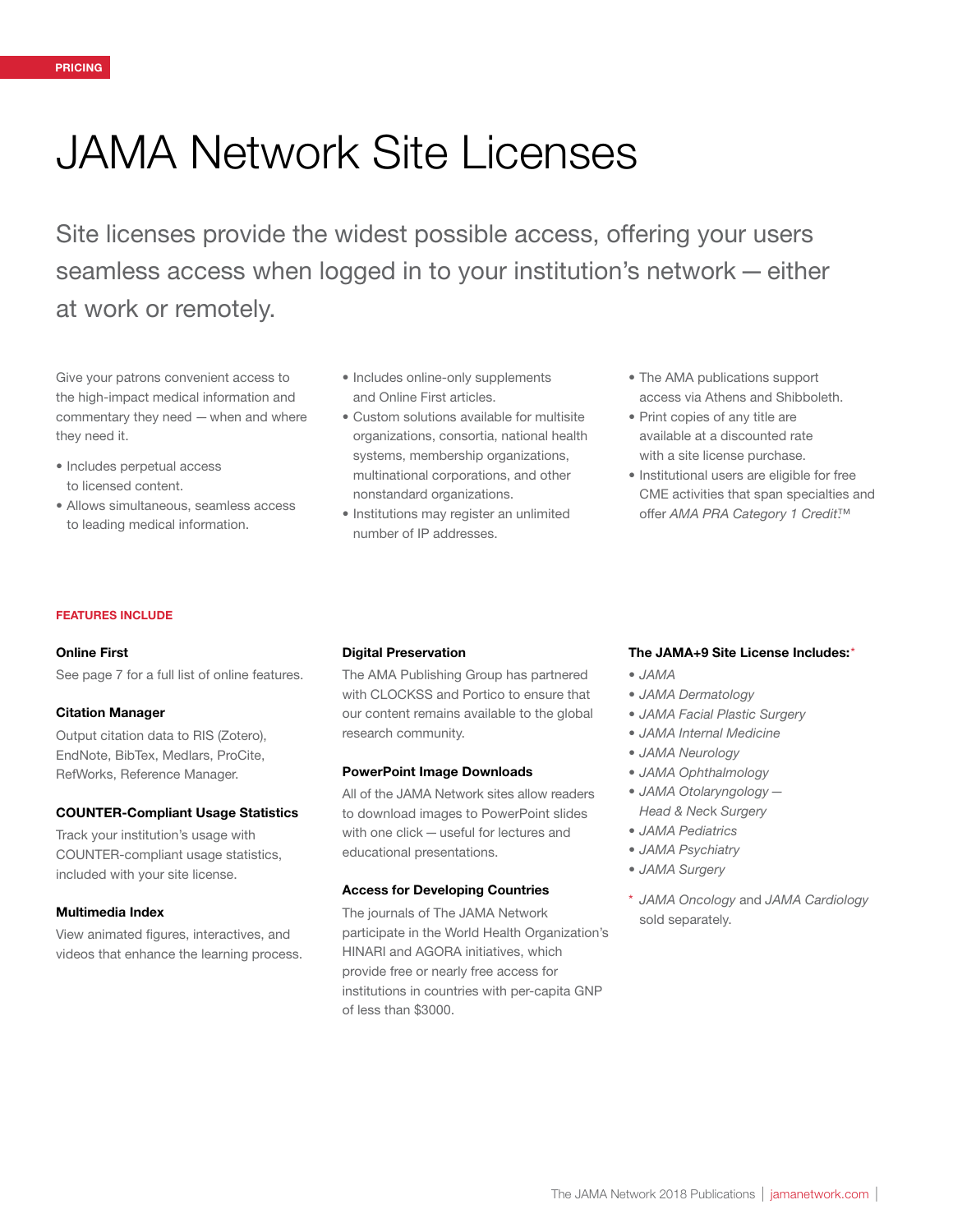## 2018 Site License Pricing

Academic /Research /Government

|                | <b>JAMA</b> | $JAMA + 3$ | $JAMA + 6$ | $JAMA + 9$ | <b>JAMA</b><br>Oncology* | <b>JAMA</b><br>Cardiology* |
|----------------|-------------|------------|------------|------------|--------------------------|----------------------------|
| <b>Tier D3</b> | \$13,711    | \$21,702   | \$25,579   | \$27,420   | \$5,029                  | \$5,029                    |
| <b>Tier D2</b> | \$10,714    | \$16,938   | \$19,971   | \$21,428   | \$3,967                  | \$3,967                    |
| <b>Tier D1</b> | \$9,031     | \$14,273   | \$16,838   | \$18,061   | \$3,343                  | \$3,343                    |
| <b>Tier C</b>  | \$4,134     | \$6,545    | \$7,717    | \$8,268    | \$1,561                  | \$1,561                    |
| <b>Tier B</b>  | \$2,359     | \$3,729    | \$4,399    | \$4,717    | \$908                    | \$908                      |
| <b>Tier A2</b> | \$1,275     | \$2,008    | \$2,390    | \$2,550    | \$490                    | \$490                      |
| <b>Tier A1</b> | \$892       | \$1,402    | \$1,658    | \$1,785    | \$344                    | \$344                      |

*\**JAMA Oncology *and* JAMA Cardiology *sold separately.*

#### TIER DESCRIPTIONS

#### Tier D3

- Universities with a single medical school and 3-5 inpatient care medical centers and/or hospitals (that share e-resources with the University)
- Universities with a DO and MD school (and no inpatient care facilities that share e-resources with the library)
- Universities with two MD or two DO medical schools (and no inpatient care facilities that share e-resources with the library)
- Nonprofit research facilities with 1201-2000 research staff

#### Tier D2

- Universities with a single medical school and 1-2 inpatient care medical center(s) or hospitals (that share e-resources with the University)
- Nonprofit research facilities with 801-1200 research staff

#### Tier D1

- Universities with a single medical school (and no inpatient care facilities that share e-resources with the library)
- Nonprofit research laboratories with 301-800 research staff

#### Tier C

- Universities with practical health science related doctoral programs (PharmD, PsyD, DHSc)
- Masters colleges with practical/ applied health science related programs (MSN, MHSc)
- Non University affiliated Health specialty school (Pharmacy, Anesthesiology, Physician assistance)
- National government departments and agencies (Excludes hospitals, hospital systems, and all patient care facilities)
- Nonprofit research laboratories with 101-300 research staff • Post baccalaureate pre med
- programs

#### Tier B

- Masters colleges without practical/applied health-related programs (nutrition, biology)
- Baccalaureate colleges with practical health science programs (pre med, BSN, medical assistant)
- Alternative health related professional schools (Eastern Medicine, Massage Therapy, Nutrition, Chiropractic colleges)
- Private foundations and charitable organizations (excludes hospitals, hospital systems, and patient care facilities)
- Nonprofit research laboratories with up to 100 research staff

#### Tier A2

- Multicampus associate and community colleges with fewer than 5 campuses
- Single-site community college with more than 5000 students and specialty health programs
- Baccalaureate colleges with no practical/applied health science programs (health care administration, biology)
- Multinational law, brokerage, and media companies

#### Tier A1

- Law schools
- High schools
- Public libraries with one location
- Single-campus associate and community colleges with fewer than 5000 full-time students

#### Please Note

- For universities with more than 5 affiliated inpatient care medical center or hospital locations, please contact your sales representative for additional pricing.
- Hospitals located on a medical school campus are counted as a hospital location unless electronic IP access can be restricted to the university site only.
- Academic institutions with research affiliations with for-profit companies must disclose affiliations. Additional charges may apply.
- For public libraries with more than one location, please contact sales representative for additional pricing.
- Alumni access is available upon request.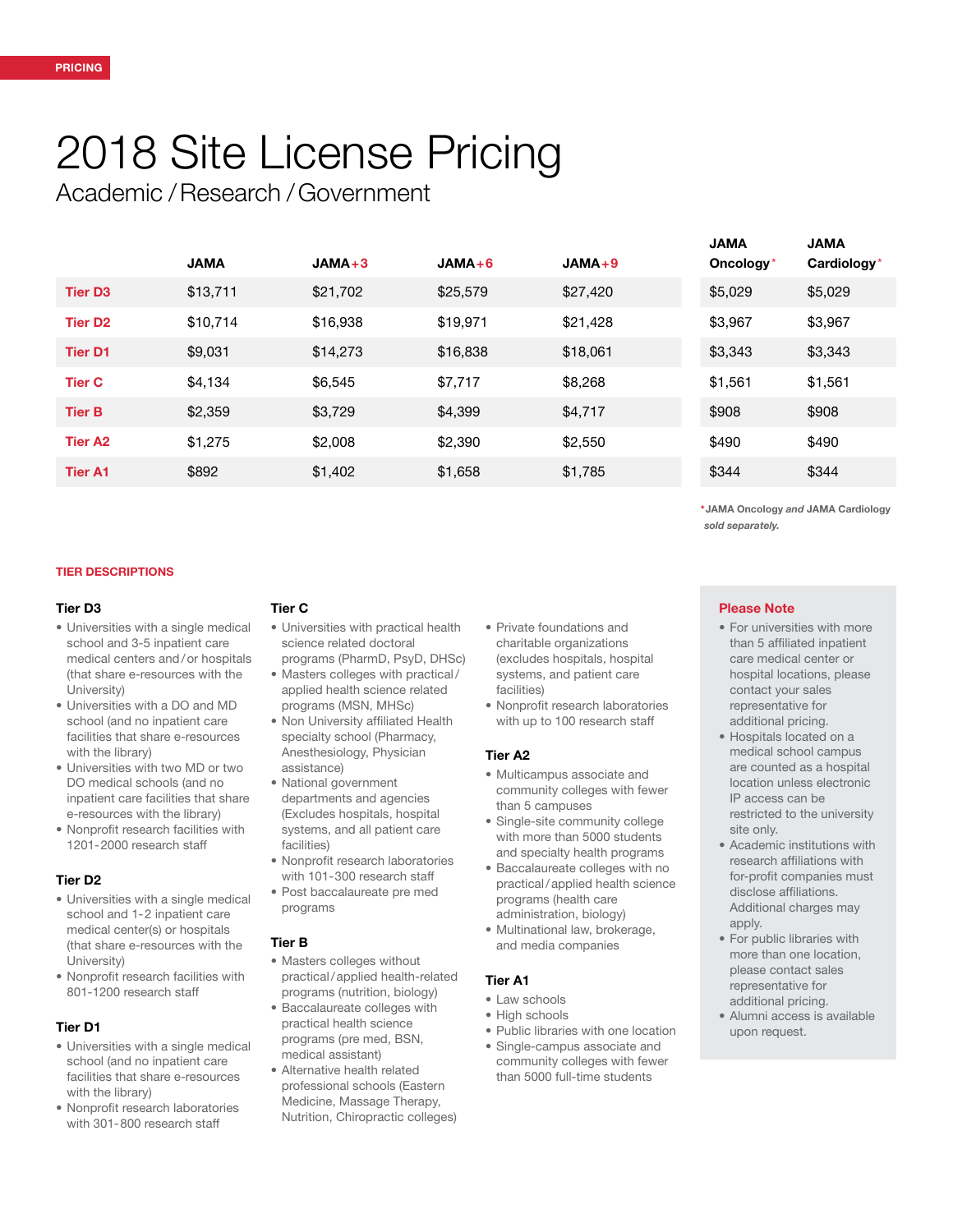# 2018 Site License Pricing

Hospital

|                 | <b>JAMA</b> | $JAMA + 3$ | $JAMA + 6$ | $JAMA + 9$ | <b>JAMA</b><br>Oncology* | <b>JAMA</b><br>Cardiology* |
|-----------------|-------------|------------|------------|------------|--------------------------|----------------------------|
| <b>Tier HE2</b> | \$12,182    | \$19,270   | \$22,725   | \$24.363   | \$4,511                  | \$4,511                    |
| <b>Tier HE1</b> | \$8,121     | \$12,858   | \$15,139   | \$16,243   | \$3,007                  | \$3,007                    |
| <b>Tier HD</b>  | \$4,720     | \$7,476    | \$8,786    | \$9,439    | \$1,782                  | \$1,782                    |
| <b>Tier HC</b>  | \$3,182     | \$5,039    | \$5,933    | \$6.364    | \$1,201                  | \$1,201                    |
| <b>Tier HB</b>  | \$2,550     | \$4,047    | \$4,749    | \$5,099    | \$981                    | \$981                      |
| <b>Tier HA2</b> | \$1,658     | \$2.614    | \$3,091    | \$3,314    | \$639                    | \$639                      |
| <b>Tier HA1</b> | \$1,212     | \$1,912    | \$2,262    | \$2,422    | \$466                    | \$466                      |

*\**JAMA Oncology *and* JAMA Cardiology *sold separately.*

#### TIER DESCRIPTIONS

#### Tier HE2

• Hospital systems with 8-11 hospitals

#### Tier HE1

- Hospital systems with 4-7 hospitals
- Single hospital with 11-20 affiliated clinics

#### Tier HD

• Single-site hospitals with 801-1100 staffed beds

#### Tier HC

• Single hospitals with 501-800 staffed beds

#### Tier HB

• Single hospitals with 251-500 staffed beds

#### Tier HA2

• Single hospitals with 121-250 staffed beds

#### Tier HA1

• Single hospitals with 120 or fewer beds

#### Nontiered

- Hospital systems with more than 12 hospitals
- Large physician practices

#### Please Note

- All medical schools that are located within hospitals must use the academic rates.
- If a research facility is within a hospital, the site license cost may be higher.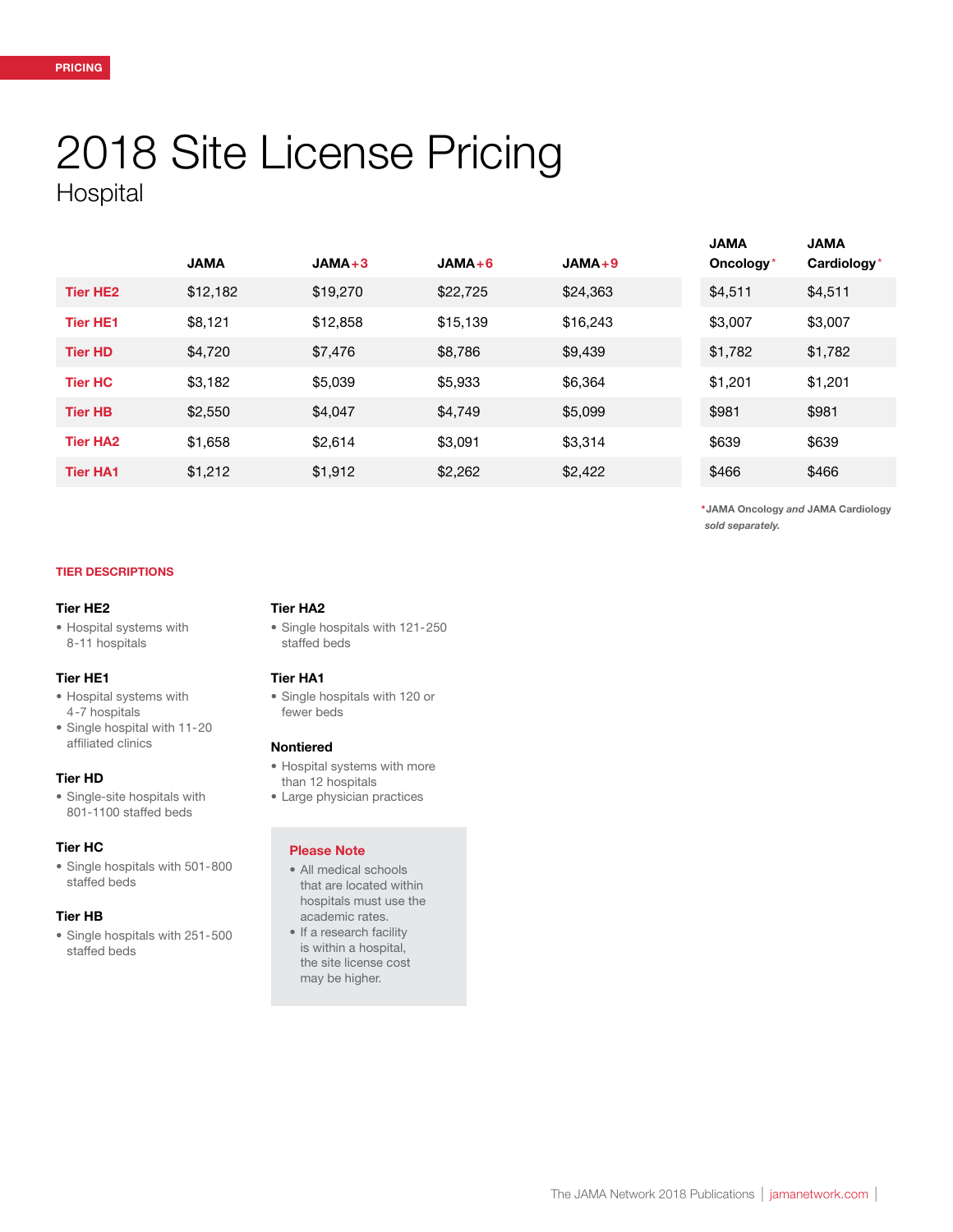## The JAMA Network Backfiles Pricing

Academic /Research /Government

#### Tiered Pricing Rates

The JAMA Network Backfiles are available as a one-time purchase, which includes perpetual access rights to every issue of *JAMA* and the specialty journals published from 1883 through 1997. Maintenance fees are waived with an active site license.

This pricing applies to institutions that fall within AMA tiers D3 through HA1. Other institutions are encouraged to contact a sales representative for a quote: sales@jamanetwork.com.

*All prices in US dollars.*

|  |                | .<br>Package | <b>JAMA</b> | opcolaity<br><b>Journals Only</b> |
|--|----------------|--------------|-------------|-----------------------------------|
|  | <b>Tier D3</b> | \$70,000     | \$59,500    | \$17,500                          |
|  | <b>Tier D2</b> | \$56,000     | \$47,600    | \$14,000                          |
|  | <b>Tier D1</b> | \$47,200     | \$40,120    | \$11,800                          |
|  | <b>Tier C</b>  | \$18,000     | \$15,300    | \$4,500                           |
|  | <b>Tier B</b>  | \$11,100     | \$9,435     | \$2,775                           |
|  | <b>Tier A2</b> | \$6,000      | \$5,100     | \$1,500                           |
|  | <b>Tier A1</b> | \$4,200      | \$3,570     | \$1,050                           |
|  |                |              |             |                                   |

Full

#### TIER DESCRIPTIONS

#### Tier D3

- Universities with a single medical school and 3-5 inpatient care medical centers and/or hospitals (that share e-resources with the University)
- Universities with a DO and MD school (and no inpatient care facilities that share e-resources with the library)
- Universities with two MD or two DO medical schools (and no inpatient care facilities that share e-resources with the library)
- Nonprofit research facilities with 1201-2000 research staff

#### Tier D2

- Universities with a single medical school and 1-2 inpatient care medical center(s) or hospitals (that share e-resources with the University)
- Nonprofit research facilities with 801-1200 research staff

#### Tier D1

- Universities with a single medical school (and no inpatient care facilities that share e-resources with the library)
- Nonprofit research laboratories with 301-800 research staff

#### Tier C

- Universities with practical health science related doctoral programs (PharmD, PsyD, DHSc)
- Masters colleges with practical/ applied health science related programs (MSN, MHSc)
- Non University affiliated Health specialty school (Pharmacy, Anesthesiology, Physician assistance)
- National government departments and agencies (Excludes hospitals, hospital systems, and all patient care facilities)
- Nonprofit research laboratories with 101-300 research staff • Post baccalaureate pre med
- programs

#### Tier B

- Masters colleges without practical/applied health-related programs (nutrition, biology)
- Baccalaureate colleges with practical health science programs (pre med, BSN, medical assistant)
- Alternative health related professional schools (Eastern Medicine, Massage Therapy, Nutrition, Chiropractic colleges)
- Private foundations and charitable organizations (excludes hospitals, hospital systems, and patient care facilities)
- Nonprofit research laboratories with up to 100 research staff

#### Tier A2

- Multicampus associate and community colleges with fewer than 5 campuses
- Single-site community college with more than 5000 students and specialty health programs
- Baccalaureate colleges with no practical/applied health science programs (health care administration, biology)
- Multinational law, brokerage, and media companies

#### Tier A1

- Law schools
- High schools
- Public libraries with one location
- Single-campus associate and community colleges with fewer than 5000 full-time students

#### Please Note

• For universities with more than 5 affiliated inpatient care medical center or hospital locations, please contact your sales representative for additional pricing.

Specialty

- Hospitals located on a medical school campus are counted as a hospital location unless electronic IP access can be restricted to the university site only.
- Academic institutions with research affiliations with for-profit companies must disclose affiliations. Additional charges may apply.
- For public libraries with more than one location, please contact sales representative for additional pricing.
- Alumni access is available upon request.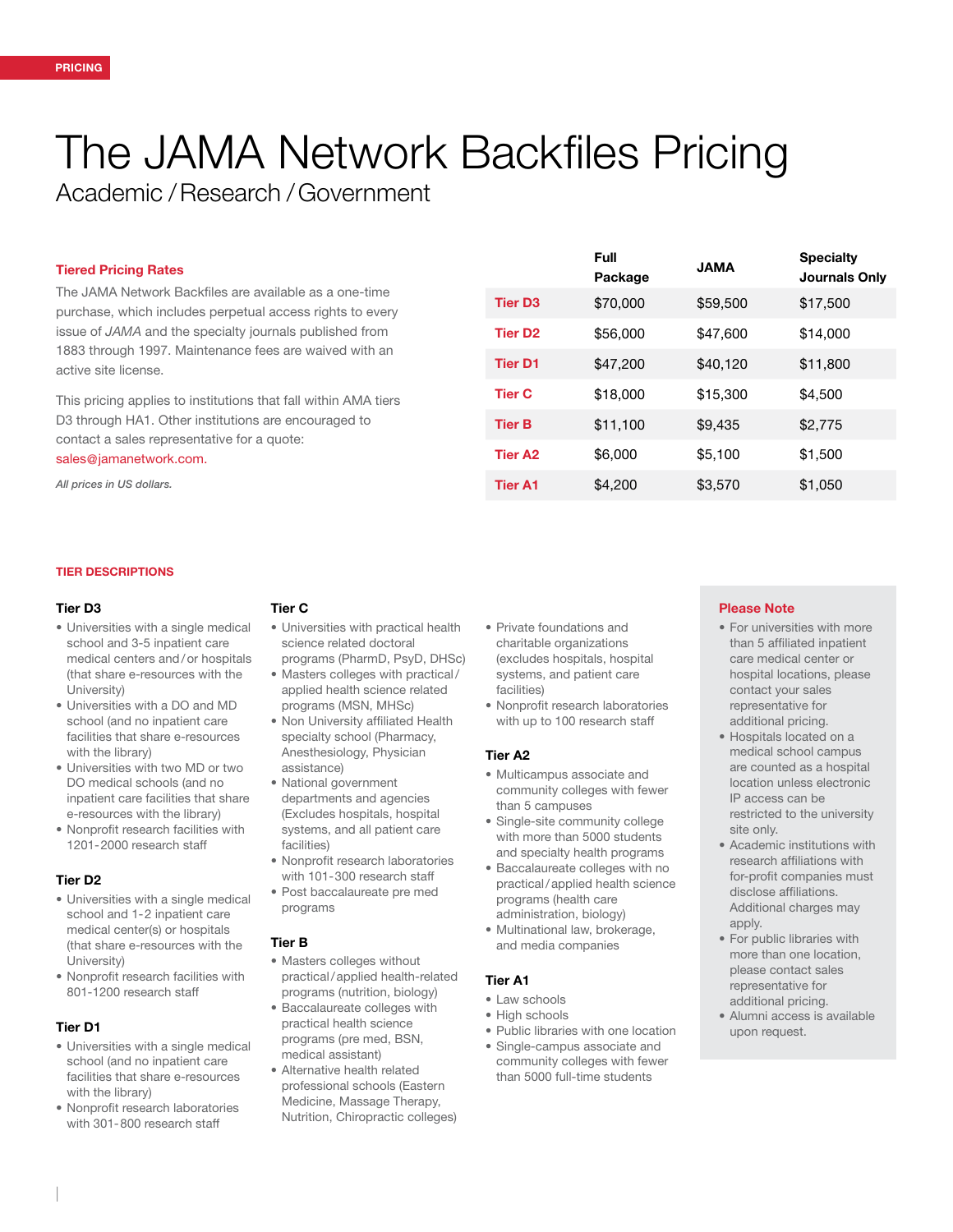### The JAMA Network Backfiles Pricing Hospital

#### Tiered Pricing Rates

The JAMA Network Backfiles are available as a one-time purchase, which includes perpetual access rights to every issue of *JAMA* and the specialty journals published from 1883 through 1997. Maintenance fees are waived with an active site license.

This pricing applies to institutions that fall within AMA tiers D3 through HA1. Other institutions are encouraged to contact a sales representative for a quote: sales@jamanetwork.com.

*All prices in US dollars.*

#### TIER DESCRIPTIONS

#### Tier HE2

• Hospital systems with 8-11 hospitals

#### Tier HE1

- Hospital systems with 4-7 hospitals
- Single hospital with 11-20 affiliated clinics

#### Tier HD

• Single-site hospitals with 801-1100 staffed beds

#### Tier HC

• Single hospitals with 501-800 staffed beds

#### Tier HB

• Single hospitals with 251-500 staffed beds

#### Tier HA2

• Single hospitals with 121-250 staffed beds

#### Tier HA1

• Single hospitals with 120 or fewer beds

#### Nontiered

- Hospital systems with more than 12 hospitals
- Large physician practices

#### Please Note

- All medical schools that are located within hospitals must use the academic rates.
- If a research facility is within a hospital, the site license cost may be higher.

|                 | Full<br>Package | <b>AMAL</b> | <b>Specialty</b><br><b>Journals Only</b> |
|-----------------|-----------------|-------------|------------------------------------------|
| <b>Tier HE2</b> | \$54,000        | \$45,900    | \$13,500                                 |
| <b>Tier HE1</b> | \$36,000        | \$30,600    | \$9,000                                  |
| <b>Tier HD</b>  | \$21,632        | \$18,387    | \$5,408                                  |
| <b>Tier HC</b>  | \$15,158        | \$12,884    | \$3,789                                  |
| <b>Tier HB</b>  | \$12,632        | \$10,737    | \$3,158                                  |
| <b>Tier HA2</b> | \$8.211         | \$6.979     | \$2.053                                  |
| <b>Tier HA1</b> | \$6,000         | \$5,100     | \$1,500                                  |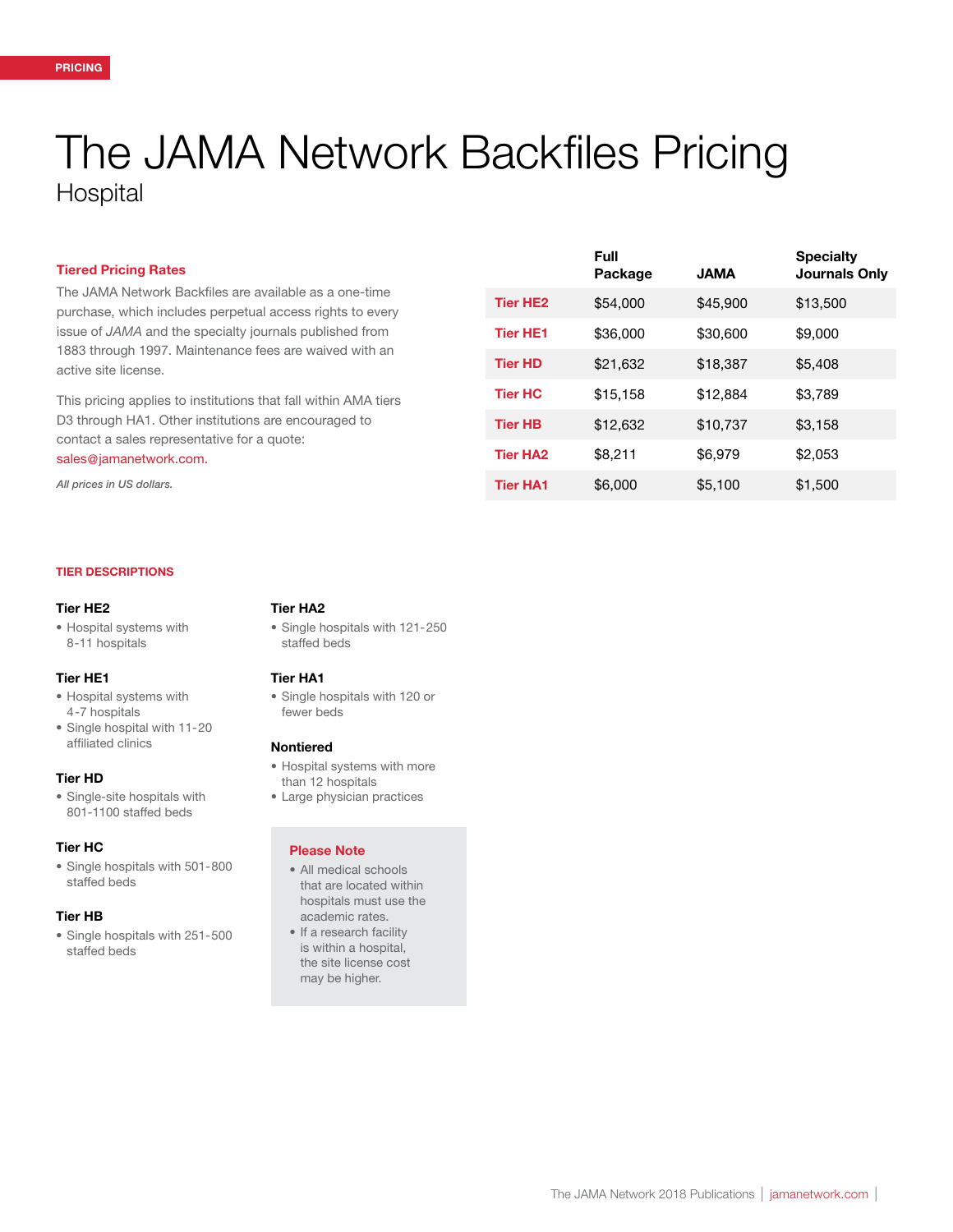### 2018 Institutional Print Pricing

#### Institutional Print Subscriptions

An Institutional Print Only subscription includes your choice of:

- 48 issues of *JAMA*;
- 12 issues of *JAMA Cardiology*;
- 12 issues of *JAMA Dermatology*;
- 12 issues of *JAMA Psychiatry*;
- 12 issues of *JAMA Internal Medicine*;
- 12 issues of *JAMA Neurology*;
- 12 issues of *JAMA Oncology*;
- 12 issues of *JAMA Ophthalmology*;
- 12 issues of *JAMA Otolaryngology —Head & Neck Surgery*;
- 12 issues of *JAMA Pediatrics*;
- 12 issues of *JAMA Surgery*; and
- 6 issues of *JAMA Facial Plastic Surgery*.

|                                                               | <b>US</b> | AMS/CAN | <b>EURO</b> | <b>GBP</b> |
|---------------------------------------------------------------|-----------|---------|-------------|------------|
| <b>JAMA</b>                                                   | \$1,289   | \$1,547 | €1,429      | £1,200     |
| <b>JAMA Cardiology</b>                                        | \$1,499   | \$1,799 | €1,656      | £1,395     |
| <b>JAMA Dermatology</b>                                       | \$1,278   | \$1,534 | €1,412      | £1,190     |
| <b>JAMA Facial Plastic Surgery</b>                            | \$788     | \$946   | €871        | £734       |
| <b>JAMA Psychiatry</b>                                        | \$1,364   | \$1,637 | €1,507      | £1,270     |
| <b>JAMA Internal Medicine</b>                                 | \$1,085   | \$1,302 | €1,190      | £1,010     |
| <b>JAMA Neurology</b>                                         | \$1,437   | \$1,725 | €1,588      | £1,338     |
| <b>JAMA Oncology</b>                                          | \$1,199   | \$1,439 | €1,324      | £1,116     |
| <b>JAMA Ophthalmology</b>                                     | \$1,261   | \$1,514 | €1,394      | £1,175     |
| <b>JAMA Otolaryngology-</b><br><b>Head &amp; Neck Surgery</b> | \$1,225   | \$1,470 | €1,353      | £1,140     |
| <b>JAMA Pediatrics</b>                                        | \$1,110   | \$1,332 | €1,226      | £1,033     |
| <b>JAMA Surgery</b>                                           | \$1,085   | \$1,302 | €1,199      | £1,010     |

#### Please Note

• Any subscription that will be used within an institution must pay the institutional rate.

• All orders placed through subscription agents must include end-user information.